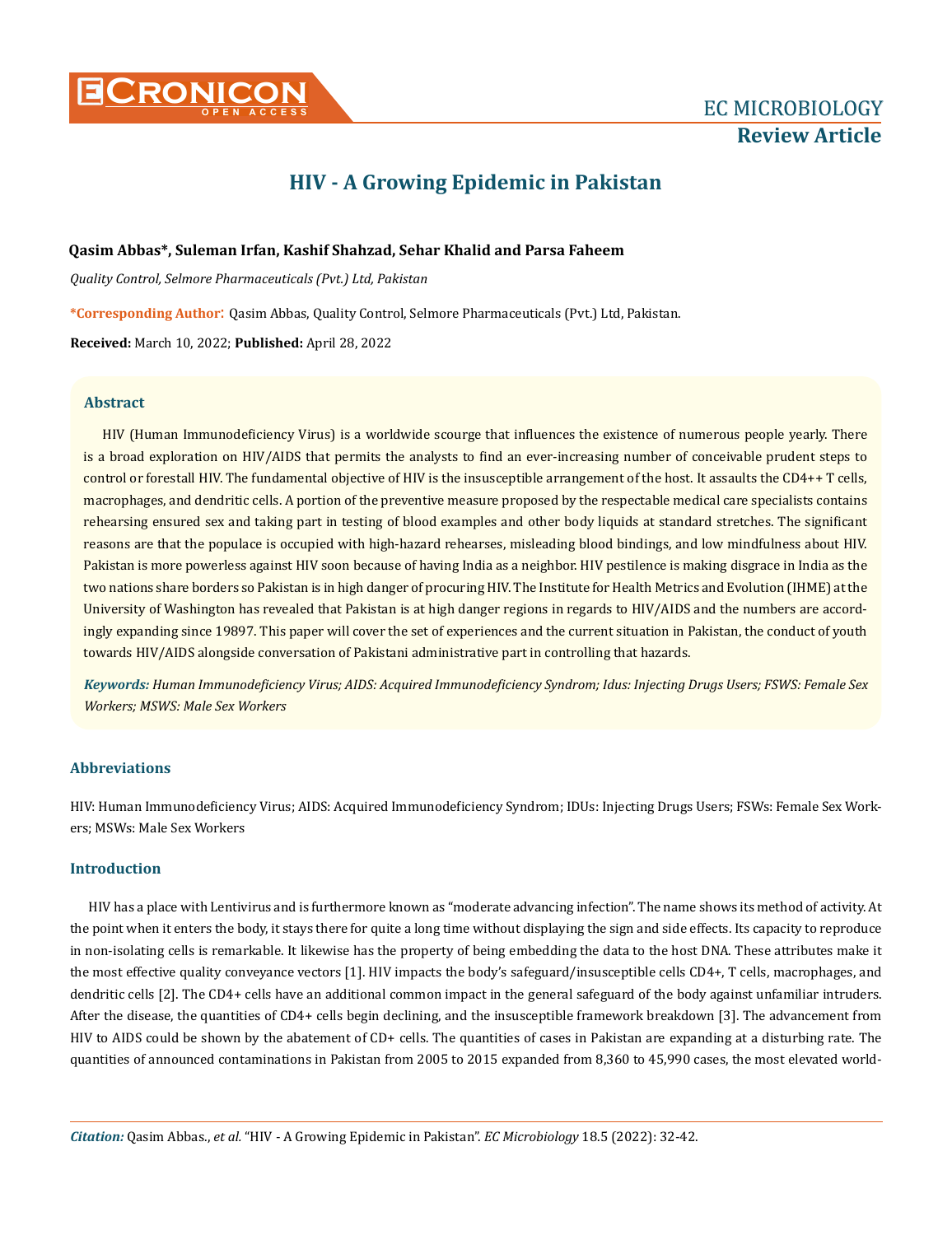wide increment normal of 17.6% in the set of experiences. The University of Washington executed an examination study and found that the quantity of death in Pakistan because of HIV/AIDS expanded from 350 to 1,480 from 2005 to 2015. This demonstrates a normal of 14.2% each year. Antiretroviral treatment a medication system that is utilized to treat HIV/AIDS isn't effectively accessible in Pakistan. A couple of patients with HIV are getting antiretroviral treatment. The main cases were accounted for in 1987 and the cases are continually expanding as indicated by the report of the Pakistan National AIDS control program.



*Figure 1: This figure is super maps of HIV-1, HIV-2 and SIV genome.*

Numerous elements contribute to the pervasiveness of HIV in Pakistan and effects serious tests to the medical services specialist to battle the plague [4]. In South Asia, Pakistan is perhaps the most thickly populated country and has a 65% of proficiency rate. The significant justification for the development of a high populace is an absence of family arranging and the absence of utilization of contraceptives. Due to the absence of training and social and social boundaries against family arrangements, the treatment and counteraction of HIV/ AIDS have gotten more troublesome. As per the reports of the Health Department, by 2015 6,853 patients with explicitly sent infections (STDs) were enlisted [5].

#### **Types of HIV**

There exist two kinds of HIV, HIV-1, and HIV-2. The most harmful and pat clean strain is HIV-1HIV-1 is the transcendent infection around the world. At the point when individuals are alluded to HIV without determining the sort of HIV, they are for the most part alluding to HIV-1. HIV-is generally less predominant and is remarkable and is packed in the west of Africa yet not discovered somewhere else. The reason is that HIV-2 debilitates the insusceptible framework gradually than HIV-1 [6]. HIV-1 is additionally partitioned into four gatherings; a (significant gathering M, b) Outlier gathering (O, c) Group N, d) Group P. The distinguishing proof of these gatherings is their wrap area. Gathering M is assists partitioned into A, B, C, D, F, G, H, J, and K. B and C are the most prevalent clades of HIV-1 in Asian nations. In any case, in Pakistan just HIV-1 is prevailing when contrasted with different clades, this was found in IDUs in Karachi. HIV-2 has likewise 8 clades from A to H however just A and B are pestilence [7].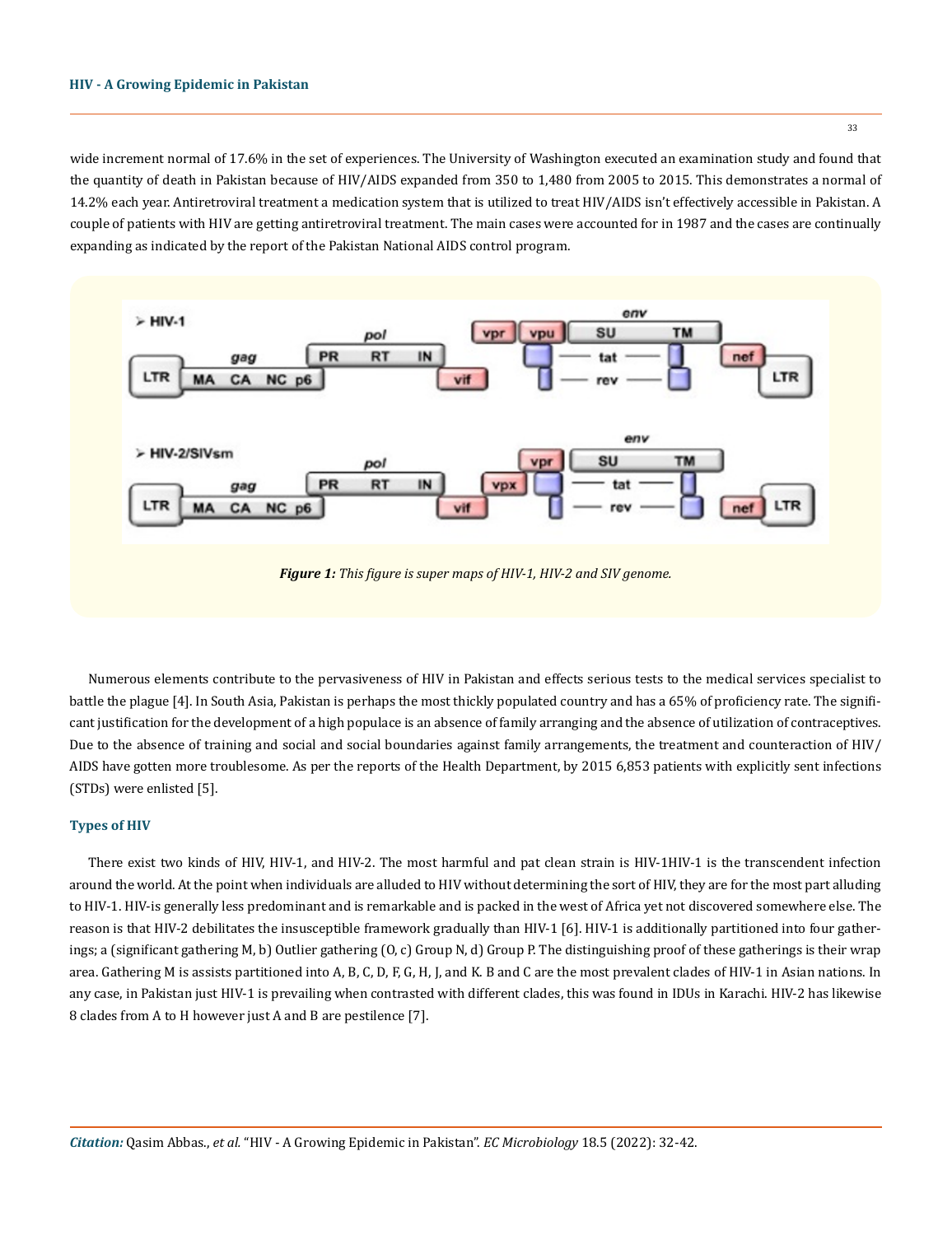# **HIV virology and life cycle**

Both RNAs are surrounded by the viral envelope composed of phospholipids. The envelope contains proteins from the host cell and about 70 copies of HIV complex proteins called envelope proteins [11]. RNA comprises 7 genomic structural elements and 9 genes. These elements are LTR, TAR, RRE, SLIP, PE, INS, and CRS. These are nine in number; *gag, pol, env, tat, rev, nef, vif, vpr, vpu,* and *tev.*

- *1. Gag* is a group that encodes the gag polyprotein.
- *2. Tat* is a trans-activator of HIV gene expression.
- *3. Env* protein comprises of cap made up of three molecules called glycoprotein 120, and a stem comprised of gp 41 molecules that enable the virus to attach and fuse with the target cells.



*Figure 2: This diagram shows the structural glycoproteins of HIV.*

HIV exists as a rough spherical particle outside a human cell. Then these HIV particles surround themselves with a fatty material known as an envelope. The envelope formed by gp120 and gp 41 has about 72 little spikes projecting outside. Protein P17 made the layer of the matrix below the envelope. Protein P24 made the viral capsid which is of bullet shape. Inside the core, there are three enzymes required for HIV replication reverse transcriptase, integrase, and protease.

HIV starts its life cycle by attaching to CS4 receptors, fuse with the target cell and release its DNA into the host cell [12]. The RNA is converted into DNA by reverse transcriptase. Newly formed DNA is incorporated into the host cell and the enzyme hides it within the cell's DNA. Now, this is called 'Provirus' and this may remain in the host cell for several years. When the provirus receives a signal to be active, they use a host RNA polymerase to make messenger RNA. The mRNA makes long chains of HIV which cuts with the help of protease. The newly formed virus now pouches out from the cell [13].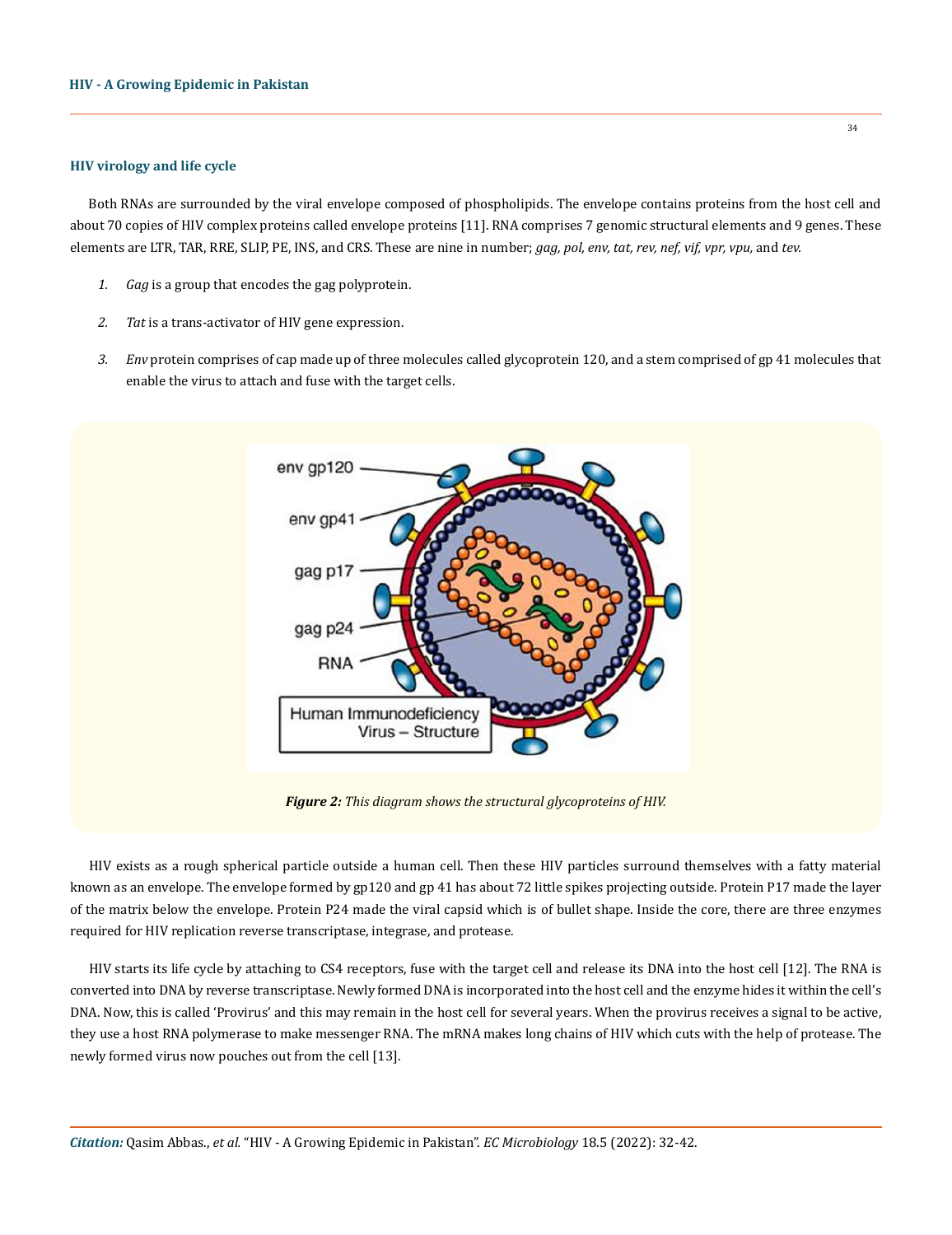#### **Sexually transmitted diseases STDs**

Explicitly communicated illnesses are the disease that is procured through unprotected sex or oral sex and are brought about by 30 distinct kinds of bacterial, infections and protozoa. There are various approaches to diminish or forestall the disease yet just a single method to forestall the spread of STD is finished restraint from sex. Rehearsing safe sex by utilizing condoms and having fewer sex accomplices are a few techniques to forestall the likelihood of contamination. Another anticipation technique is to guarantee that one accomplice is sans std by testing and extricating DNA [14]. Be that as it may, these tests are not so exact particularly if there should arise an occurrence of human papilloma infection (HPV). Accordingly, for additional anticipation and assurance, different immunizations like hepatitis A, hepatitis B, and HPV could be utilized. As per the realities given by medical care laborers, individuals feel modest from visiting specialists when they show the sign and indications of explicitly communicated sicknesses on their genitalia. It is vital to arrange routine testing of body liquids that the individual has an STD or not. The probability of the fruitlessness increments, if the patient doesn't come for an early exam and their contamination stayed undiscovered [15]. Specialists can't prevent individuals from having sex however no one but can instruct the local area about related dangers and guide them to have secured sex, utilizing condoms and dodging sexual contact on the off chance that one of the accomplices is contaminated [16].

#### **Situation of Pakistan and mentality of people regarding HIV**

The predominance of STDs is alarmingly high in Pakistan, particularly in male people. The STD rate in men in metropolitan zones in assessed to be (Table 1).

| Sr. No | <b>City</b> | STD Rate (%) |
|--------|-------------|--------------|
| 01     | Karachi     | 8.5          |
| 02     | Lahore      | 5.3          |
| 03     | Faisalabad  | 4.0          |
| 04     | Quetta      | 4.3          |
| 05     | Rawalpindi  | 2.5          |
| 06     | Peshawar    | 2.0          |

*Table 1: The STD rate in men in metropolitan zones.*

The National AIDS Control Program executed an investigation and tracked down that the contamination rate is as high as 60% in trans-sexes and 36% in male sex laborers [17]. Low mindfulness about security against the dangerous infection in poor and working-class regions the number of cases are expanding step by step. These STDs are known to encourage the sexual transmission of HIV. The most in danger in Pakistan are individuals who infuse drugs (PWID), trans-sexual orientations, people, male and female sex laborers with a pace of 27.2%, 5.2% 1.6% 0.6% separately [18]. There is solid proof as indicated by Fleming and Washeries, that the new examples of medication use and moves to infusing in a specific in a significant factor in contributing to the quick transmission of HIV in drug clients [19]. HIV manifestations for the most part show up after around 2-3 months after intercourse with a contaminated individual, AIDS indications may require numerous years to show up. Even though it was first found in Africa however there are at present 42 million patients of HIV/AIDS and demise because of the infection were over 3.1 million [20].

#### **Poverty**

More than 58.7 million individuals in Pakistan are living beneath the neediness line as per the reports of the Sustainable Development Policy Institute (SPDI) [21]. Because of the low family pay these people come up short on essential offices like medical services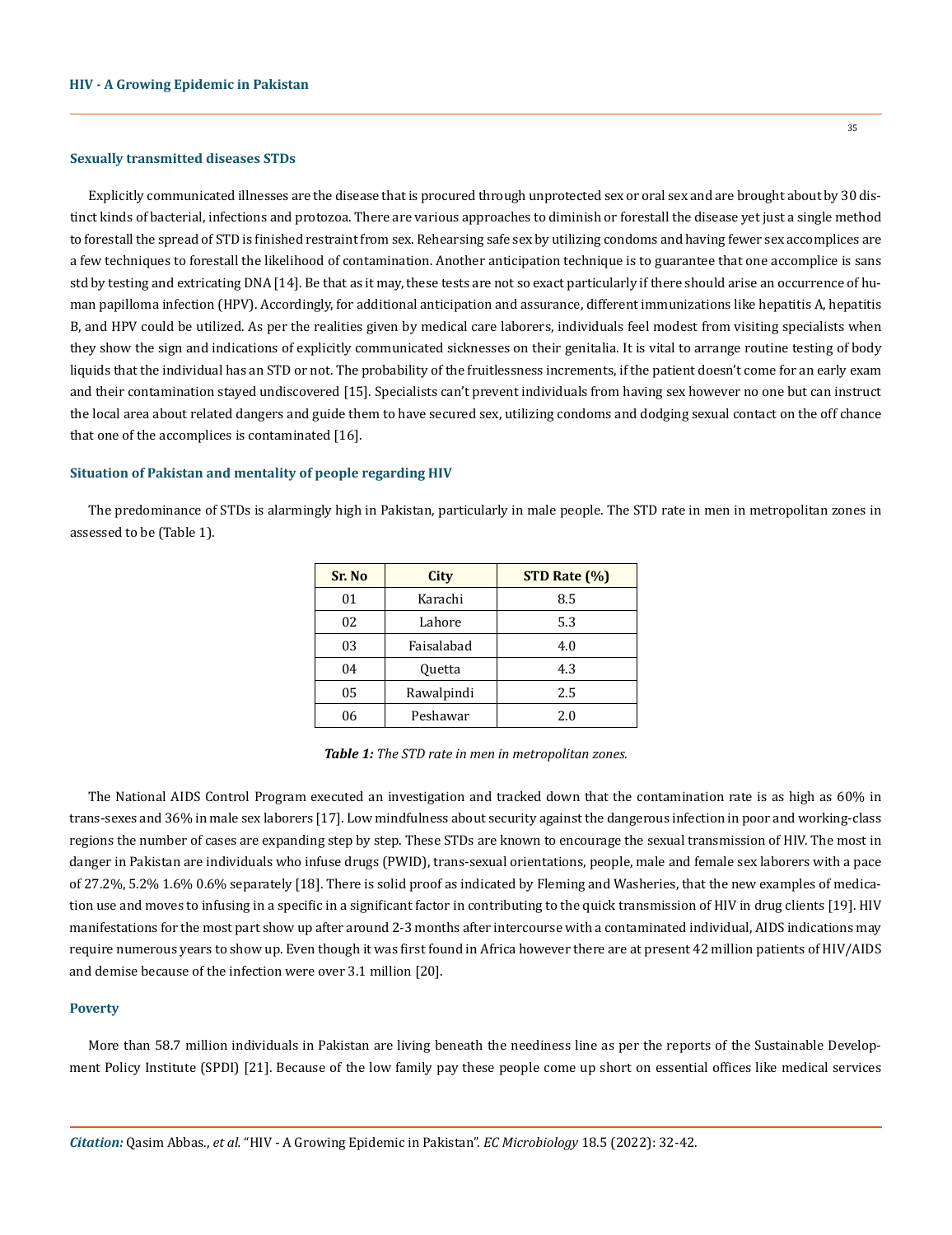and training. Likewise, HIV/AIDS conveys a significant measure of shame and is socially inadmissible in Pakistan. In-country regions of Pakistan, individuals are embarrassed to look for clinical treatment; subsequently, they face hazardous results. This is because of the low proficiency rate and high neediness [22].

There are different factors because of which the treatment of HIV/AIDS has gotten testing. These include (1) inescapable neediness; (2) huge awkwardness among people; (3) work movement for occupations; (4) absence of clinical assets to test HIV positive individual; (5) undeniable degree of medication use; (6) low condom use; (7) low degree of mindfulness among wellbeing laborers; (8) utilization of needles without disinfection. Pakistan is an exceptionally moderate country in the conversation of sexual exercises and family arranging [23]. Prophylactic ads are restricted because of the strict bodies since they think it is 'indecent" and against the strict standards of Islam. Pakistani Electronic Media Regulatory Authority (PEMRA) has additionally restricted any kind of commercial about condoms [24]. The UNAID programs delegates likewise refer to that low instruction and high neediness are the factor which power ladies to become sex works, which brings about the high pace of STD transmission in Pakistan.

#### **Gender inequality in Pakistan**

Sexual orientation imbalance is likewise of the significant explanations behind the spread of HIV/AIDS in Pakistan. Because of low financial status, ladies in Pakistan face segregation, lower portability, and low choice force when contrasted with men, which leave them defenseless against HIV/AIDS [25] The proficiency pace of ladies in Pakistan is simply 35% while of men is 60%.

## **The epidemic groups**

Responsible for HIV/AIDS transmission are 11 major core groups. IDUs (Injecting Drug Users) and FSWs are the main groups for the transmission of HIV in Pakistan [26].

#### **Female Sex Workers**

There is around 136,000 FSWs cross country as per the extrapolation of reconnaissance information 2005. It is assessed that in 8 significant urban areas of Pakistan there exist 34,000 FSWs [27]. The high quantities of FSWs are diminishing in houses of ill-repute and are setting in local locations. The inns, stations, side of the road, markets, rail route stations, emergency clinics, and stopping are arising as major simple admittance to FSWs. The simple admittance to these FSWs is a result of the boycott in Kothikhanas and moving. They are currently days dwelling in business and neighborhoods. FSWs are matured between 13-45 years [28].

# **Prisoners**

The administration of Sindh in 2009 has set up a program to give HIV testing offices to the detainees at Karachi, Hyderabad, and Sukkur. During jail, they avoid their families that is the reason the majority of them enjoy such exercises. To help them know about their HIV status, they are given classified volunteer directing and testing administrations [29]. Detainees from age 10 - 59 are tried against HIV. Out of 4987 detainees, 49 were positive and the vast majority of them were IDUs.

## **Truck drivers**

The gigantic populace from the Pakistani ancestral zones is transporters. They now and again travel far away from their homes, families, and even to different nations contiguous Pakistan. Due to drag out nonattendance from home they are enjoyed sexual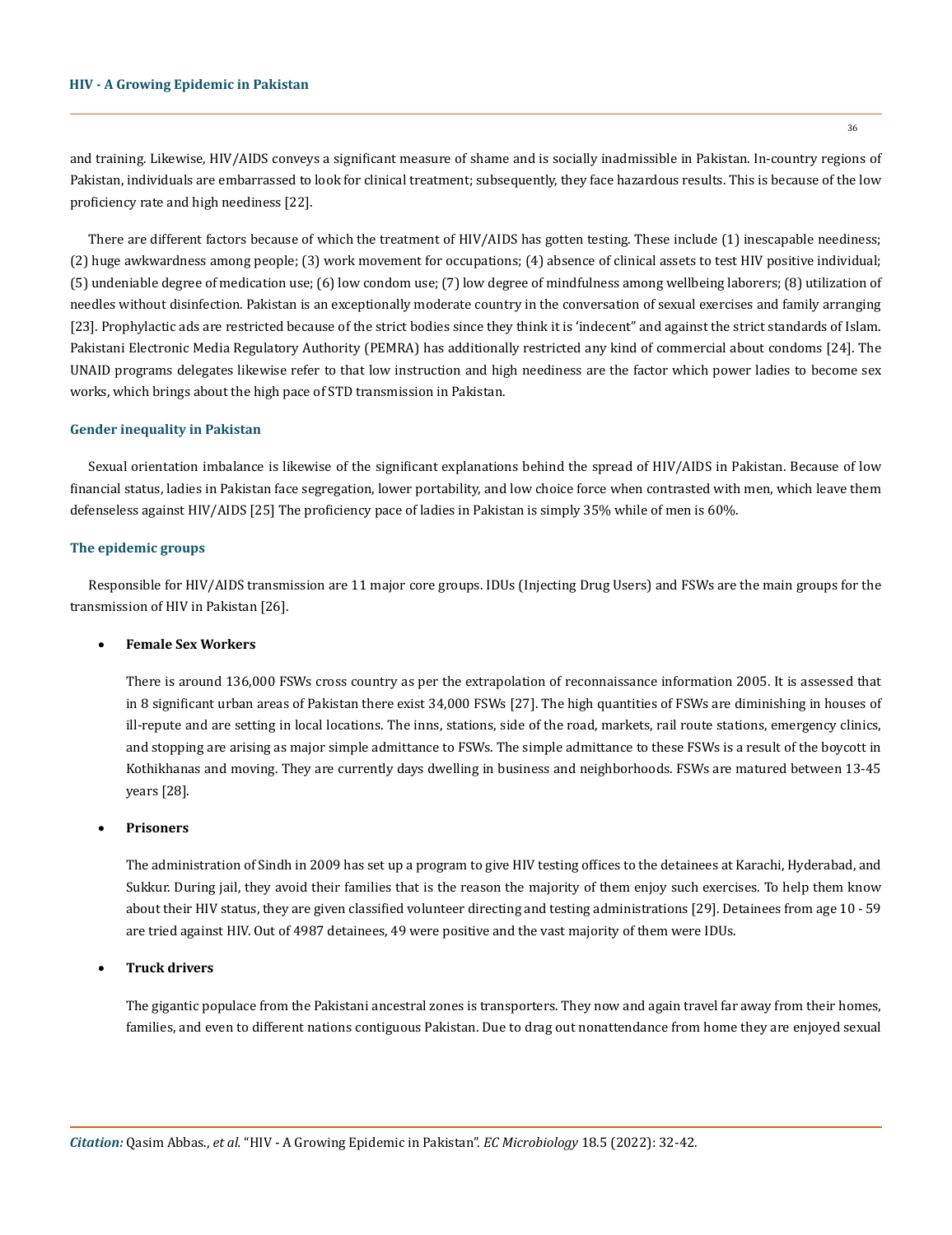exercises with laborers and easygoing accomplices. This makes them a high danger bunch concerning the spread of HIV/AIDS. They additionally include sex with females and other sex laborers [30]. Out of the 60% are hitched and quarter occupied with business and non-business additional military sex and they once in a while use condoms. There exist 1% HIV predominance in transporters in Lahore.

# • **Miners**

Balochistan AIDS Control program says that there are around 10,000 diggers from one side of the country to the other. They stay far away from their homes for quite a long time and in any event, for quite a long time. An examination from one area uncovered that 42% engaged in sexual relations with their partners [31].

# **Migrants**

Low gifted countrymen who travel to different nations for work are transients. They are likewise seen to enjoy sexual exercises being away from home. They have become survivors of HIV because of perilous sex. The greater part of them has a place with the far-off regions of Pakistan like FATA, Balochistan, and KPK. A significant populace of Pakistani traveler dwells in Gulf nations [32]. More than 2 million individuals are working in the Middle East. They likewise communicate HIV/AIDS to their mate.

# **IDUs and their spouse**

As indicated by reports IDUs are the center gatherings driving the plague cross country having the most noteworthy predominance pace of about 20.8%. As indicated by 2008 details there are around 100,000 road-based IDUs in Pakistan of which HIV positive is 21%. In Pakistan, explicitly dynamic IDUs are 95% and 38% have standard sex accomplice. Because of unprotected and inconsistent sex, absence of assurance information, and absence of condom use, the mate of IDUs are at moderate danger of securing HIV/AIDS [33]. They normally go to quacks for infusions. They utilize the mixed drink of Diazepam and Pheniramine which is promptly accessible in Pakistani drug stores and sadly here and there given without remedy. Most mates of IDUs alongside their significant other utilize the medications with the same needle [34].

# **Male sex workers (MSWs)**

Being an Islamic state, Sex work is unlawful in Pakistan. Be that as it may, tragically, the country's long history and blasting industry. The most disturbing circumstance is that there is a high pace of male to male sex in Pakistan than male to female sex [35]. Male sex laborers are more in large urban communities like Karachi, Hyderabad, and Lahore. The MSWs are additionally partitioned into gatherings.

# • **Trans-genders (Hijras or Khusras)**

The aggregate term utilized for trans-sexes in Pakistan is Hijras. They are naturally male however frequently completely emasculated. They are more powerless against HIV since they are a separate accomplice in butt-centric sex [36].

# • **Zenanas and chavas**

Zenanas are men however perceive themselves as female sex. They portray themselves as female and financially offer sex to different accomplices. They frequently wed a female and have youngsters yet in ex they accept female job [37]. Chavas can switch their sexual job.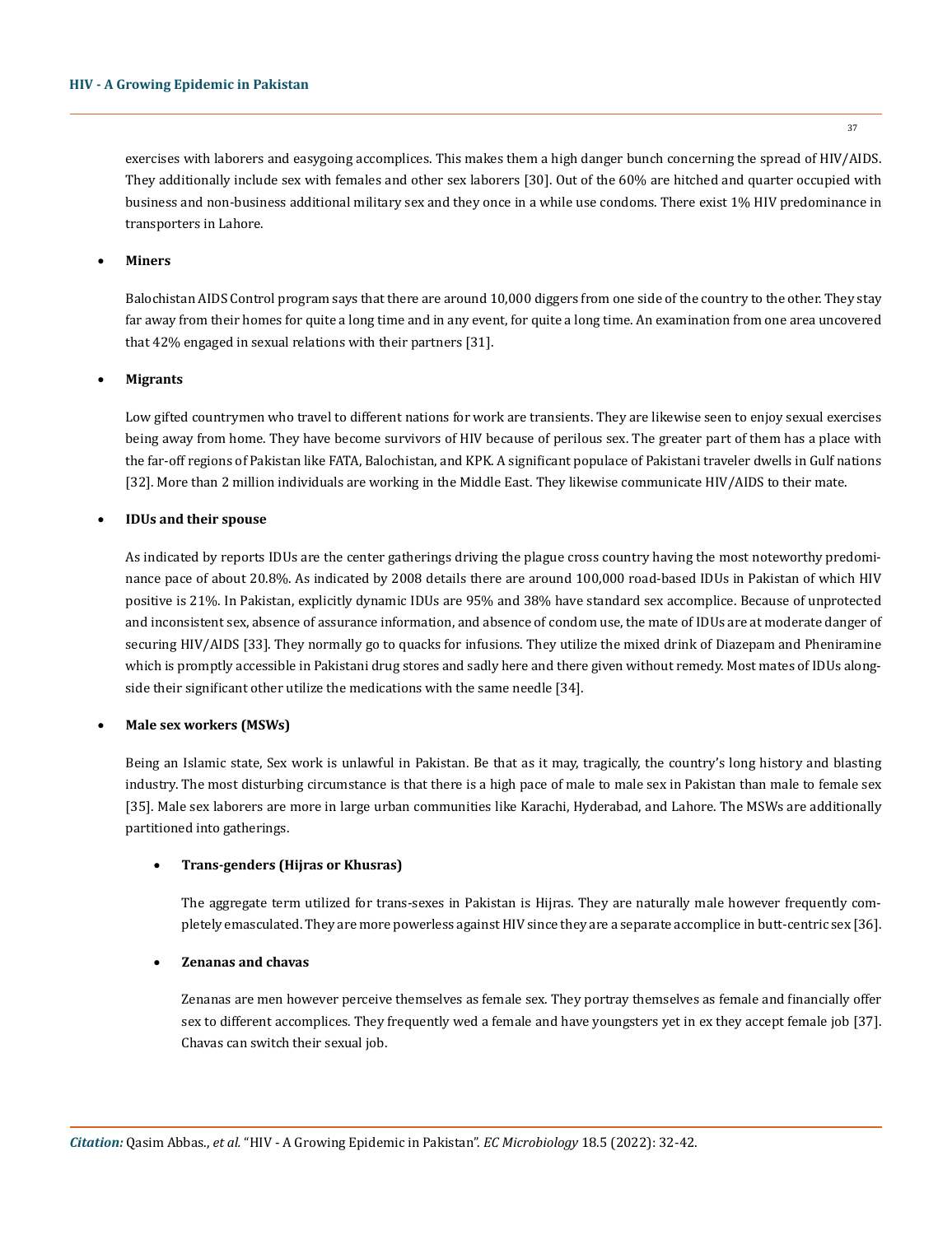#### • **Giryas**

These individuals wed Hijras and zenanas and assume the spouse's part

• **Maalshias**

These are youngsters who fill in as massagers on the roads and sell sex. Male sex laborers are second danger gathering to HIV after IDUs [38].

## **Factors spreading HIV in Pakistan**

## **Transmission of HIV from mother to infant**

As indicated by an assessment, 2.3 million youngsters are living with HIV/AIDS around the world. Most of these are from Asia and southern Africa. The main wellspring of transmission of HIV from mother to youngster is during pregnancy, bosom taking care of, and labor. Pakistan has not saved HIV [39]. The mother and youngsters with HIV are revealing themselves around the country.

#### **Barber shops, beauty saloons**

A hairdresser has to offer shape, trim any sort of hair, and manage facial hair. Stylist varies from beautician. Barbering is an old calling. HIV transmission-related cases are accounted for in Nigeria and other African nations. The primary explanation is they reuse the sharp edges and razors. A new report led in 250 magnificence cantina of Karachi and it uncovered that there are critical opportunities to have cuts during nail treatment and pedicure. The uncovered zones have a high danger of getting HCV or HIV 40].

# • **HIV transmission in Pakistani youth**

Like other youngsters, Pakistani youth is likewise exceptionally inquisitive about sex and medications. They are vigorously affected by their friends during the juvenile time of framing propensities and virtues [41]. Public AIDS Control Program (NACP) in 2005 recommended that the Karachi road youngsters debut sex at the age of 13-15 years and 30% of them had offered sex to people. About 80% don't utilize condoms and if the choice of utilizing condoms was taken, it was taken by a senior sex accomplice [42]. The purpose for such unpleasant circumstances is joblessness, simple accessibility of medications, financial dissatisfaction that impact of youth to enjoy such exercises and expanded danger of HIV disease [43].

### **Diagnostic methods of HIV/AIDS in Pakistan**

NACP (public AIDS Control Program) has assumed the liability of this immense undertaking to lessen the spread of HIV in Pakistan. The fundamental motivation behind HIV testing is to instruct the NGOs, government, and private medical clinics on how to manage the HIV/AIDS patient 44]. There are various strategies to test HIV in Pakistan. The most significant and ordinarily utilized techniques for testing incorporate sub-atomic and serological recognition [45]. The standard practices with various age bunches are as per the following;

# **Less than 18 months**

The infants of HIV-tainted moms are more suspected of HIV contamination. These babies are tried through PCR half a year after birth [46]. Counter-acting agent test could likewise be utilized for screening however the outcomes won't be precise because at this stage a large portion of the kids lost the maternal antibodies and shows positive outcomes in ELISA [47].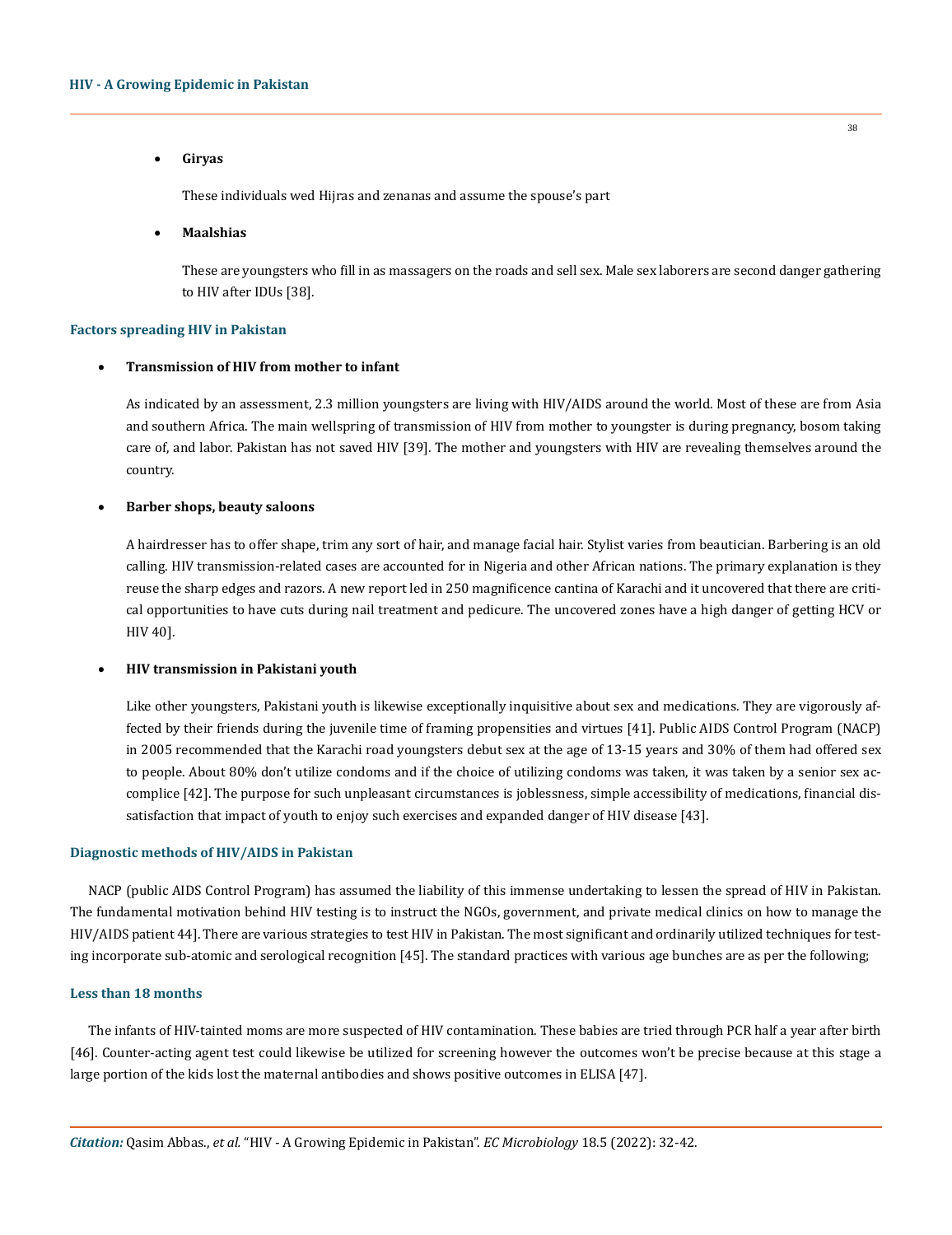#### **18 months of age and up to 12 years**

ELISA or the western Blot method is utilized to distinguish HIV/AIDS at this age. Youngsters with over a year and a half yet on breastfeed should stop breastfeeding before immunizer testing [48]. This test ought to likewise be rehashed following a half year of stopping breastfeeding.

# **Counseling of children under 12 years of age**

When the trial of youngsters, the guiding interaction is vital. On the off chance that the youngsters are not developed, they ought to be directed within the sight of guardians [49].

# **Discussion**

A couple of year prior the main condom producing organization broadcasted a business to advance the utilization of condoms, the possibility of carrying on with better and better lives [50]. In any case, there stimulated limited contention about such ads to cross country and the PEMRA quickly prohibited the business. To create procedures for the control of AIDS Pakistani government in 2001 built up a National HIV/AIDS key Framework. Before long NGOs are as yet working and there were 45 non-administrative associations were engaged with HIV/AIDS mindfulness crusade [51].

#### **Conclusion**

In western nations, sex instruction is a significant piece of the educational plan. In Pakistan, youthful grown-ups don't get sex schooling since it is viewed as a generally private and individual thing. Guardians don't urge their kids to go to any sex mindfulness program and even don't teach them. For the most part, youngsters are encouraged not to observe any commercial that advances safe sex, condoms, or contraceptives [52].

Pakistan is an Islamic country and it is viewed as deceptive and strange to teach youngsters about ensured sex and counteraction of STDs in school. Subsequently, kids and grown-ups have pretty much nothing – to-no information about ensured sex and measure to stop the spread of HIV/AIDS [53]. There is an extraordinary possibility of a reaction from the strict and moderate gatherings if the public authority presents sex schooling as a piece of an educational program.

The Higher Education Commission of Pakistan made a procedure to visit schools and colleges every year to direct workshops about HIV/AIDS [54].

#### **Bibliography**

- 1. Yousaf MZ., *et al.* ["The epidemic of HIV/AIDS in developing countries; the current scenario in Pakistan".](https://virologyj.biomedcentral.com/articles/10.1186/1743-422X-8-401) *Virology Journal* 8.1 (2011): [1-7.](https://virologyj.biomedcentral.com/articles/10.1186/1743-422X-8-401)
- 2. BCM vector developing Laboratories.
- 3. Health News, First Target cells of HIV identified.
- 4. HIV types, groups and subtypes.
- 5. McGovern SL., *et al.* ["A common mechanism underlying promiscuous inhibitors from virtual and high-throughput screening".](https://pubs.acs.org/doi/10.1021/jm010533y) *Journal [of Medicinal Chemistry](https://pubs.acs.org/doi/10.1021/jm010533y)* 45.8 (2002): 1712-1722.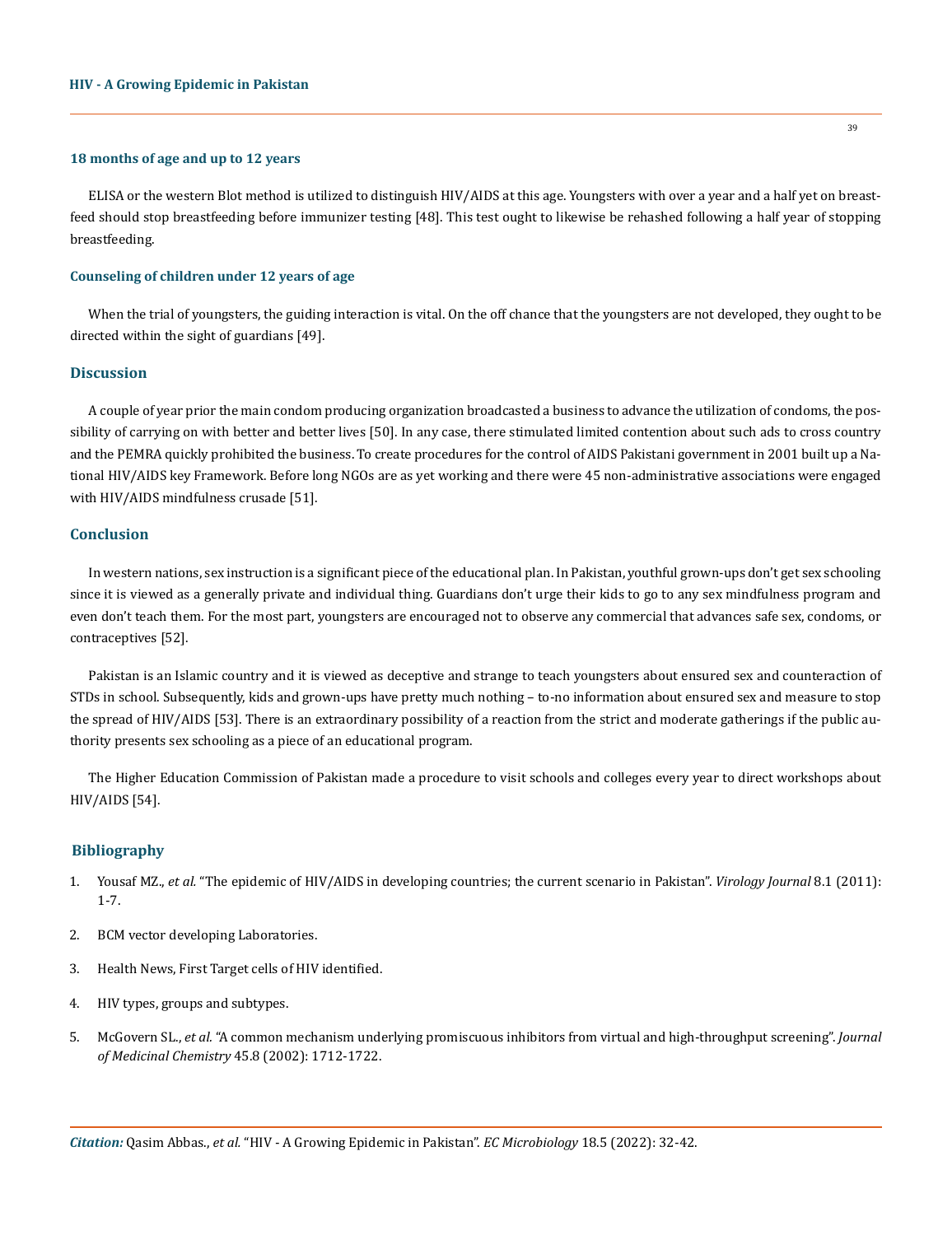# **HIV - A Growing Epidemic in Pakistan**

- 6. Hagerstone MD. "Lippincott's Illustrated Reviews Series: Microbiology". Edited by: Richard A Harvey. 2 (2007): 03.
- 7. [HIV sequence database \(2010\).](https://www.ncbi.nlm.nih.gov/pmc/articles/PMC2613779/)
- 8. UN Population Division Annex (2009).
- 9. What is HIV.
- 10. National AIDS Control Program, HIV/AIDS Surveillance Project (2005).
- 11. [United Nation General Assembly Special Session on HIV/AIDS Pakistan \(2010\).](https://www.hivpolicy.org/biogs/HPE0320b.htm)
- 12. [Jami h: Condition and status of Hijras \(Transgender, Transvestites etc\) in Pakistan, in Ist international conference of Asian Queer](https://www.researchgate.net/publication/294427308_Condition_and_status_of_hijras_transgender_transvestites_etc_in_Pakistan_country_report)  [Studies \(2005\).](https://www.researchgate.net/publication/294427308_Condition_and_status_of_hijras_transgender_transvestites_etc_in_Pakistan_country_report)
- 13. Altaf A., *et al.* ["Men who have sex with men: New emerging threat of HIV/AIDS spread in Pakistan".](https://pubmed.ncbi.nlm.nih.gov/18822635/) *Journal Of Pakistan Medical* 58.8 [\(2008\): 419-420.](https://pubmed.ncbi.nlm.nih.gov/18822635/)
- 14. Blanchard J., *et al.* ["Variations in the population size, distribution and client volume among female sex workers in seven cities of Paki](https://pubmed.ncbi.nlm.nih.gov/18799488/)stan". *[Sexually Transmitted Infections](https://pubmed.ncbi.nlm.nih.gov/18799488/)* 84 (2008): 24-27.
- 15. [Adnan AKhan and Ayesha Khan. "The HIV epidemic in Pakistan".](https://en.wikipedia.org/wiki/HIV/AIDS_in_Pakistan) *Journal Of Pakistan Medical* (2010).
- 16. National AIDS control Program, The Family Health International, The Pakistan Medical and Research Council. The National Study of Sexual and Reproductive Tract Infections (2004).
- 17. Preventing HIV/AIDS in Pakistan, The World Bank report of (2005).
- 18. Arulogun SOyedunni, Adesoro OMoses: Potential risk of HIV transmission in barbering practice among barbers in Ibadan, Nigeria 9 (2009): 01.
- 19. Pedicure may not look drop dead gorgeous if it kill you.
- 20. National AIDS control program, UNICEF. Situational analysis of adolescents in 10 districts of Pakistan (2005).
- 21. National AIDS control Program Referral Lab.
- 22. United Nation Statement on HIV in Pakistan.
- 23. Economic Survey, Government of Pakistan 1999-2000.
- 24. USID HIV/AIDS Health Profile Pakistan.
- 25. Hussain A., *et al.* "HIV/AIDS-A Growing Epidemic In Pakistan". *[Journal of Evolution of Medical and Dental Sciences](https://www.researchgate.net/publication/323395974_HIVAIDS-A_Growing_Epidemic_in_Pakistan)* 7.8 (2018):1057- [1062.](https://www.researchgate.net/publication/323395974_HIVAIDS-A_Growing_Epidemic_in_Pakistan)
- 26. [Illicit drug trends in Pakistan. United Nations: Office on Drugs and Crime Country Office, Pakistan. The Paris Pact Initiative: a partner](https://www.unodc.org/unodc/en/drug-trafficking/central-asia.html)[ship to counter trafficking and consumption of Afghan opiates \(2008\).](https://www.unodc.org/unodc/en/drug-trafficking/central-asia.html)
- 27. Bhatti AB., *et al.* ["Current scenario of HIV/AIDS, treatment options, and major challenges with compliance to antiretroviral therapy".](https://www.ncbi.nlm.nih.gov/pmc/articles/PMC4818110/)  *Cureus* [8.3 \(2016\): e515.](https://www.ncbi.nlm.nih.gov/pmc/articles/PMC4818110/)
- 28. Tahir S. "Injecting drug use and the risks of HIV infection: a case study of HIV and AIDS awareness in the red light district of Pakistan". 1st edition. Saarbrücken: LAP Lambert Academic Publishing (2010).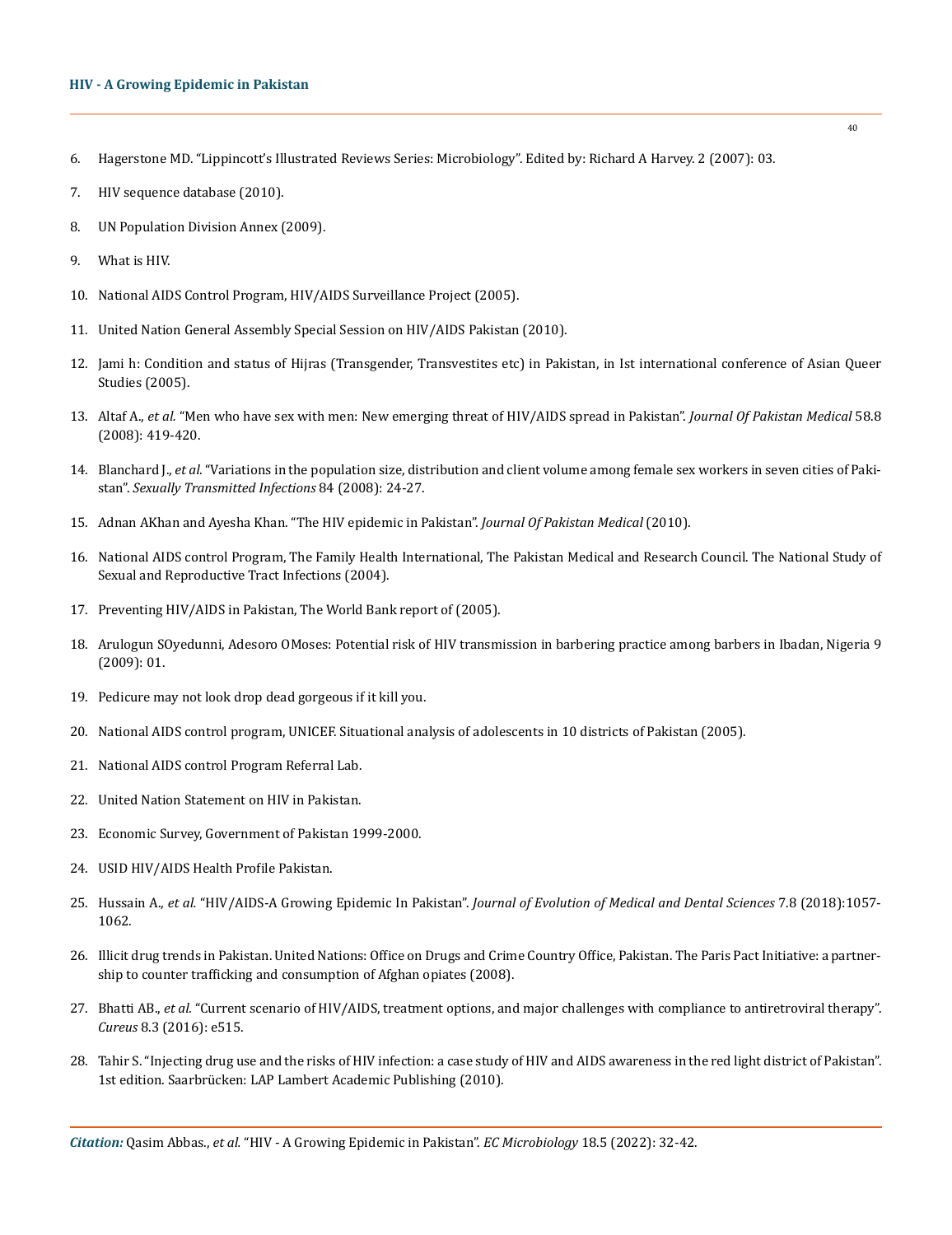- 29. [Yusufzai A. "Pakistan starts HIV treatment programme".](https://www.bmj.com/content/332/7532/10.8) *BMJ* 332.7532 (2006): 10.
- 30. [Farid-Ul-Hasnain S and Krantz G. "Assessing reasons for school/college dropout among young adults and implications for awareness](https://pubmed.ncbi.nlm.nih.gov/20108133/)  [about STDs and HIV/AIDS: findings from a population-based study in Karachi, Pakistan".](https://pubmed.ncbi.nlm.nih.gov/20108133/) *International Journal of Behavioral Medicine* [18.2 \(2011\): 122-130.](https://pubmed.ncbi.nlm.nih.gov/20108133/)
- 31. [Chan R. "Sexually transmitted infections in Asia and the Pacific--an epidemiological snapshot".](https://www.ncbi.nlm.nih.gov/pmc/articles/PMC3612844/) *Sexually Transmitted Infections* 87.2 [\(2011\): ii14-15.](https://www.ncbi.nlm.nih.gov/pmc/articles/PMC3612844/)
- 32. Ilyas M., *et al.* ["A situational analysis of HIV and AIDS in Pakistan".](https://virologyj.biomedcentral.com/articles/10.1186/1743-422X-8-191) *Virology Journal* 8 (2011): 191.
- 33. Saleem NH., *et al.* ["Risky sexual behavior, knowledge of sexually transmitted infections and treatment utilization among a vulnerable](https://pubmed.ncbi.nlm.nih.gov/19058600/)  population in Rawalpindi, Pakistan". *[Journal of Pakistan Medical Association](https://pubmed.ncbi.nlm.nih.gov/19058600/)* 63.1 (2013): S16- S20.
- 34. [Faisel A and Cleand J. "Migrant men: a priority for HIV control in Pakistan?"](https://sti.bmj.com/content/82/4/307) *Sexually Transmitted Infections* 82.4 (2006): 307-310.
- 35. [Burn S and Horner PJ. "Rectal gonorrhoea as an independent risk factor for HIV infection in homosexual males".](https://pubmed.ncbi.nlm.nih.gov/7635489/) *Genitourinary Medicine* [71.5 \(1995\): 335-336.](https://pubmed.ncbi.nlm.nih.gov/7635489/)
- 36. [Hasnain M. "Cultural approach to HIV/AIDS harm reduction in Muslim countries".](https://harmreductionjournal.biomedcentral.com/articles/10.1186/1477-7517-2-23) *Harm Reduction Journal* 2 (2005): 23.
- 37. Han N., *et al*[. "HIV and aging: insights from the Asia Pacific HIV Observational Database \(APHOD\)".](https://pubmed.ncbi.nlm.nih.gov/25407085/) *HIV Medicine* 16.3 (2015): 152-160.
- 38. [Qidwai W. "Knowledge about sexually transmitted infections among young Pakistani men".](https://pubmed.ncbi.nlm.nih.gov/12481640/) *Journal of Pakistan Medical Association*  [52.6 \(2002\): 267-268.](https://pubmed.ncbi.nlm.nih.gov/12481640/)
- 39. Condom ads banned by Pemra DAWN.COM (2016).
- 40. [Stangl AL and Grossman CI. "Global action to reduce HIV stigma and discrimination".](https://www.ncbi.nlm.nih.gov/pmc/articles/PMC3833103/) *Journal of the International AIDS Society* 16.3-2 [\(2013\): 18934.](https://www.ncbi.nlm.nih.gov/pmc/articles/PMC3833103/)
- 41. Farid-Ul-Hasnain S., *et al.* ["What do young adults know about the HIV/AIDS epidemic? Findings from a population based study in](https://bmcinfectdis.biomedcentral.com/articles/10.1186/1471-2334-9-38)  Karachi, Pakistan". *[BMC Infectious Diseases](https://bmcinfectdis.biomedcentral.com/articles/10.1186/1471-2334-9-38)* 9 (2009): 38.
- 42. [HIV seroprevalence surveys in Pakistan.: HIV Seroprevalence Study Group of Pakistan".](https://www.researchgate.net/publication/216573052_HIVAIDS_in_Pakistan_has_the_explosion_begun) *AIDS* 10.8 (1996): 926-927.
- 43. Sifferlin A. Why Schools Can't Teach Sex Edition Time.
- 44. [Hunger KFH. "Education at school about sexually transmitted diseases".](https://pubmed.ncbi.nlm.nih.gov/946779/) *The British Journal of Venereal Diseases* 52.2 (1976): 100-101.
- 45. Otho SM., *et al.* ["FSWs typology and condoms use among hiv high risk groups in Sindh, Pakistan: a developing country perspective".](https://www.ncbi.nlm.nih.gov/pmc/articles/PMC3692789/)  *[Online Journal of Public Health Informatics](https://www.ncbi.nlm.nih.gov/pmc/articles/PMC3692789/)* 5.1 (2013): e141.
- 46. Khandwalla HE., *et al.* ["Knowledge, attitudes, and practices regarding sexually transmitted infections among general practitioners](https://pubmed.ncbi.nlm.nih.gov/16689481/)  [and medical specialists in Karachi, Pakistan".](https://pubmed.ncbi.nlm.nih.gov/16689481/) *Sexually Transmitted Infections* 76.5 (2000): 383-385.
- 47. Bergenstrom A., *et al*[. "Drug- related HIV epidemic in Pakistan: a review of current situation and response and the way forward be](https://www.ncbi.nlm.nih.gov/pmc/articles/PMC4608141/)yond 2015". *[Harm Reduction Journal](https://www.ncbi.nlm.nih.gov/pmc/articles/PMC4608141/)* 12 (2015): 43.
- 48. Farid-ul-Hasnain S., *et al. "*[Need for multilevel strategies and enhanced acceptance of contraceptive use in order to combat the spread](https://www.researchgate.net/publication/256200710_Need_for_Multilevel_Strategies_and_Enhanced_Acceptance_of_Contraceptive_Use_in_Order_to_Combat_the_Spread_of_HIVAIDS_in_a_Muslim_Society_A_Qualitative_Study_of_Young_Adults_in_Urban_Karachi_Pakistan)  [of HIV/AIDS in a Muslim society: a qualitative study of young adults in urban Karachi, Pakistan".](https://www.researchgate.net/publication/256200710_Need_for_Multilevel_Strategies_and_Enhanced_Acceptance_of_Contraceptive_Use_in_Order_to_Combat_the_Spread_of_HIVAIDS_in_a_Muslim_Society_A_Qualitative_Study_of_Young_Adults_in_Urban_Karachi_Pakistan) *Global Journal of Health Science* 5.5 [\(2013\): 57-66.](https://www.researchgate.net/publication/256200710_Need_for_Multilevel_Strategies_and_Enhanced_Acceptance_of_Contraceptive_Use_in_Order_to_Combat_the_Spread_of_HIVAIDS_in_a_Muslim_Society_A_Qualitative_Study_of_Young_Adults_in_Urban_Karachi_Pakistan)